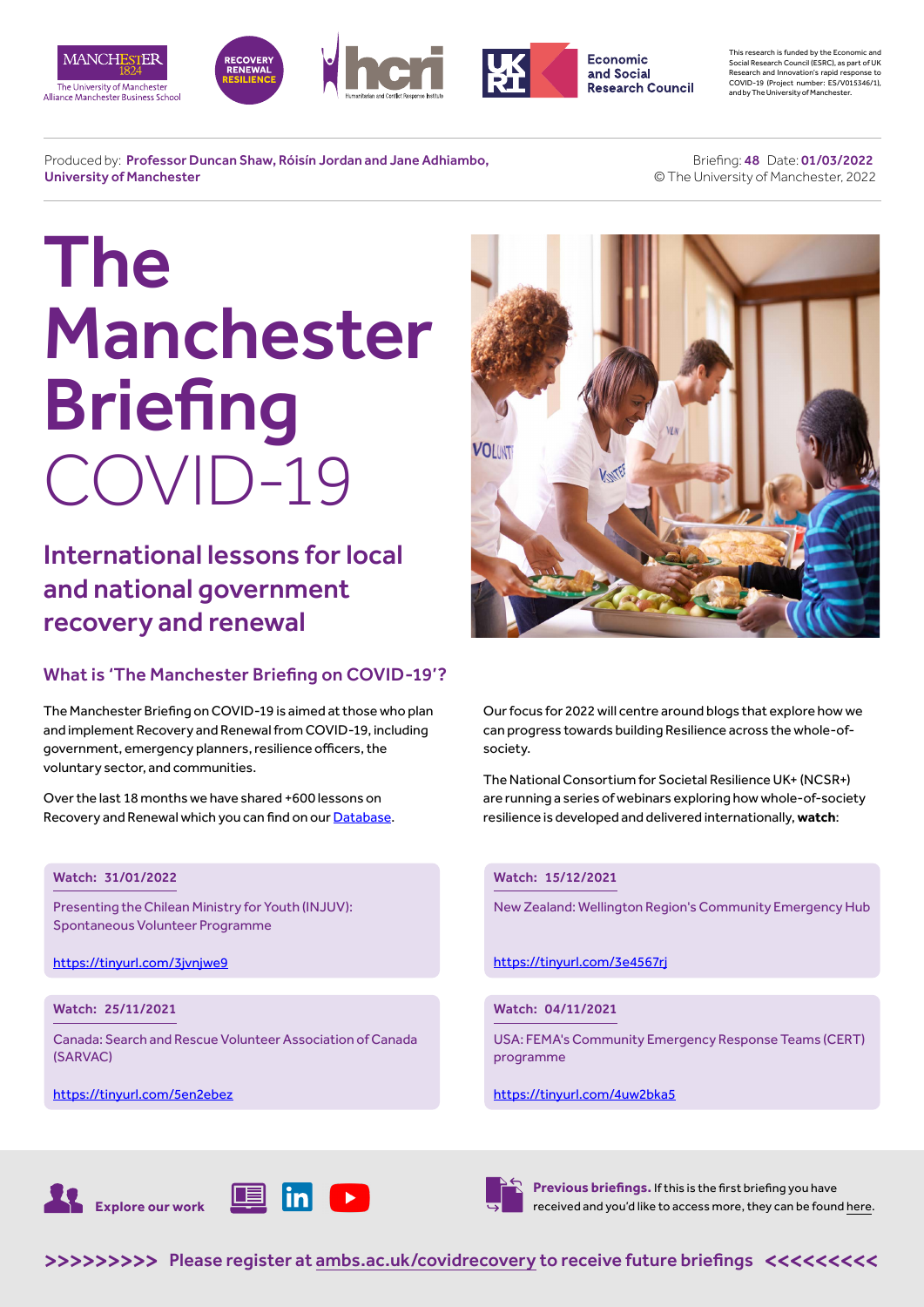## Co-producing strategy for societal resilience

#### Introduction

Co-production is a popular approach to service design and delivery and has been found to exist in all sectors of public services including education, agriculture, health, local governance, and information technology among others (Khine et al., 2021). At its simplest, it involves working with others to design and deliver strategies with the aim of achieving a collective outcome, in our case, to build societal resilience. Some examples of co-production activities include:

- working with small businesses to improve supply chain resilience and collaborate to implement new sector standards that lead to more resilient supply
- collaborate with voluntary sector organisations to develop new processes that encourage disaster volunteers to work through existing charities and official structures
- conducting workshops with communities to think through how their community group can integrate with resilience partnerships – and then implement those for preparedness and response activities
- facilitating training and mentorship opportunities to equip participants with necessary skills to support in the co-production process

Last month's [TMB 47](https://www.alliancembs.manchester.ac.uk/media/ambs/content-assets/documents/news/the-manchester-briefing-on-covid-19-b47-1st-february-2022.pdf) outlined an initial definition for whole-of-society resilience and noted how societal resilience should be co-produced as a collaboration across resilience partnerships, sector partners and communities. This article explains co-production for resilience and explores how it can support the design and delivery of resilient society.

This article builds on [TMB 33](https://www.alliancembs.manchester.ac.uk/media/ambs/content-assets/documents/news/the-manchester-briefing-on-covid-19-b33-wb-9th-april-2021.pdf) when we explored the difficulty of co-production during the response phase of a crisis.

#### Understanding co-production

Co-production describes an approach where an outcome is jointly created by a range of people with potentially different experiences e.g. the involvement of leaders, service providers, practitioners, service users, members of the public. Through co-production people can collaborate in the design of public services and interventions (Brudney and England, 1983; Oliver et al., 2019). The broad range of stakeholders encourages the more efficient use of financial and human resources to deliver public services/interventions, and can reduce costs (Thomasen et al., 2015). An important aspect of 'reduced costs' is that public participation (e.g. through volunteering) should be complementary to officials' contributions, rather than as a "substitutive/cost shifting" mechanism (McLennon et al., 2016: 2042). Departing from the traditional form of top-down design and delivery of services and interventions, co-production relies on wider stakeholders as active participants and negotiators in decision-making processes (Brudney and England, 1983). The primary aim is to enhance the effectiveness, efficiency, and public value of services/interventions in meeting the needs and priorities of users (Boyle and Harris, 2009; Bracci at al., 2016; McLennon et al., 2016). Co-production creates an opportunity for renewal in how professionals and politicians meaningfully engage with users and society – acknowledging that those who are affected by a service or intervention are well placed to help design and implement it (Boyle and Harris, 2009).

#### Opportunities and challenges of co-production

Co-production has been found to contribute to sustainable development (Turnhout et al., 2020) as it encourages citizenship and ownership through community participation (Whitaker, 1980). Research shows that involving members of the public in the design and delivery of services increases the: probability of their successful delivery; sustainability of a service/intervention; and meeting of users' expectations and needs (Bovaird, 2007; Bettencourt et al., 2002). In the case of local resilience, co-developing activities *with* communities aligns resilience with the local values, needs, vision and ambitions for the future (Bovaird, 2007; Helfgott, 2018). Building resilience takes time, and resources to facilitate local resilience capabilities can often be short-term (Ibid). Therefore, involving members of the community in the design, implementation, monitoring and review of local resilience in a meaningful way can positively impact the sustainability of them (Haustein and Lorson, 2021).

**Developing practices from within communities** and leveraging those pre-existing structures taps into community resources and capabilities that are already present. Co-production can strengthen the effectiveness of practices as they are informed by local intelligence, encourages local ownership and leadership, and can build the agency and self-organising capabilities of communities (McLennon et al., 2016). Involving members of the public in the design and delivery of services that directly or indirectly impact them can also build trust between those in leadership and members of the community (Fledderus et al., 2014).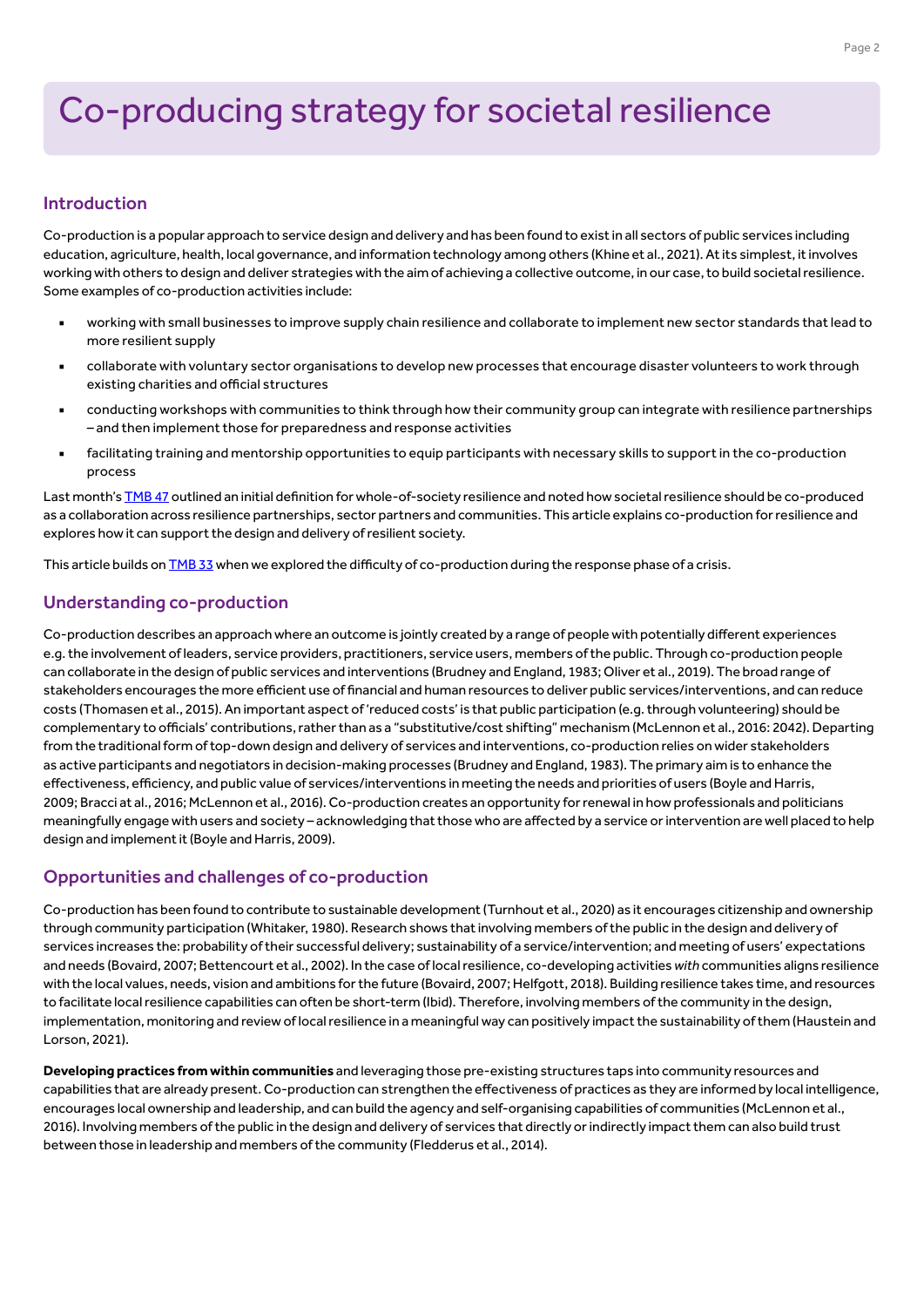Benefits of co-production for service deliverers and beneficiaries include:

- More effective services Co-design and delivery of services can ensure they better align with the needs of service users, whilst heightening accountability for the resources used (Roggeveen at al., 2012)
- **Increased levels of satisfaction** The participation of members of the public in decision-making processes promotes trust, communication, transparency, and satisfaction in the service being delivered. This can help to build stronger, more resilient communities and develop sustainability in services (Auh et al., 2017; Oliver et al., 2019)
- Improved relationships Co-production fosters the development of better relationships between members of the public, leaders, and practitioners through mutual learning and responsiveness (Brudney, 1985). It has also led to a reduction of negative stereotypes and improved trust between members of the public and those in leadership positions (Kim, 2010)
- Improved democratic quality Co-production promotes meaningful engagement and seeks to give members of the public equal influence in decision-making processes (Boyle and Harris, 2009). Centralising equity in co-production processes gives a voice to those who might not otherwise have one, fostering an environment where everyone can share their perspectives (Vanleene at al., 2015)

Although co-production offers advantages, it comes with challenges. Adopting co-production as a method of design and delivery requires a change of culture and mind-set from leaders, service providers, practitioners, service users, and communities (Durose et al., 2013). If co-production is to be given the best chance for success the following aspects should be considered carefully with moderating measures implemented to mitigate their occurrence:

- Low trust causing reduced participation Generating 'buy-in' from diverse groups of stakeholders may come as a challenge. It is fundamental that those leading co-production create an inclusive, supportive, and enabling environment that fosters trust and where everyone feels valued and has an opportunity to participate (Whitaker, 1980)
- Bias Self-serving bias may occur where some participants contribute ideas that favour their personal interests more so than those of their wider community. This may encourage participants to feel that their contributions are more important than those of others which may lead to conflict (Vanleene at al., 2015). It is therefore essential to ensure wide representation based on the diversity principle of co-production (see following section on principles and techniques)
- Worsened inequalities Co-production may sometimes lead to the crowding in/out where some groups may have less or more participants. This may lead to unfair representation and pushing of selfish group agendas. In such instances, some participants may feel disadvantaged and limited if their contributions are not considered – leading to worsened inequalities (Irvin and Stansbury, 2004)
- Low impact Co-production may sometimes lead to a lack of impact if not applied correctly. In some instances, members of the public have been involved only in the design, being excluded from how the design is delivered or failing to receive the outcomes. This fails to meet the principles of co-production and leads to development of mistrust (Gebauer et al., 2013) – reiterating the need to keep members of the public involved in all the stages to sustain the relationship through accessibility and ownership

The following section brings together some principles of co-production which may support moderating the potential pitfalls of coproduction

#### Principles and key considerations for co-production

To mitigate the potential pitfalls of co-production, the Social Care Institute for Excellence offer four principles that can guide successful processes for co-production:

- **Equality** Co-production recognises that members of the public, leaders and practitioners are all essential to the process and that they may possess knowledge, skills and abilities that can contribute to the end goal. For instance, engaging directly with different communities/groups or those who represent them (e.g. faith leaders/the voluntary sector) so that communications are delivered by trusted community voices.
- Diversity Co-production emphasises the essence of representation in the process through the involvement of all people. It is critical to consider and identify potential barriers related to socio-cultural issues, language, literacy levels, ethnicity, and gender discrimination. This can be achieved through various ways such as providing facilitation and translation services, or offering separate meetings that enable women, people with disabilities, specific ethnic minorities, and other groups to participate.
- Accessibility Ensuring that those involved all have access to the entire process (design, delivery, review) is fundamental to the impact and success of co-production. Putting into consideration the timing and location of co-production activities, for example the accessibility of buildings and work/school schedules to ensure accessibility and encourage participation.
- Reciprocity Establishing a mechanism whereby those who contribute feel valued. For instance, reporting the outcome to participants and the impact of their participation in how the intervention has changed as a result of their contribution.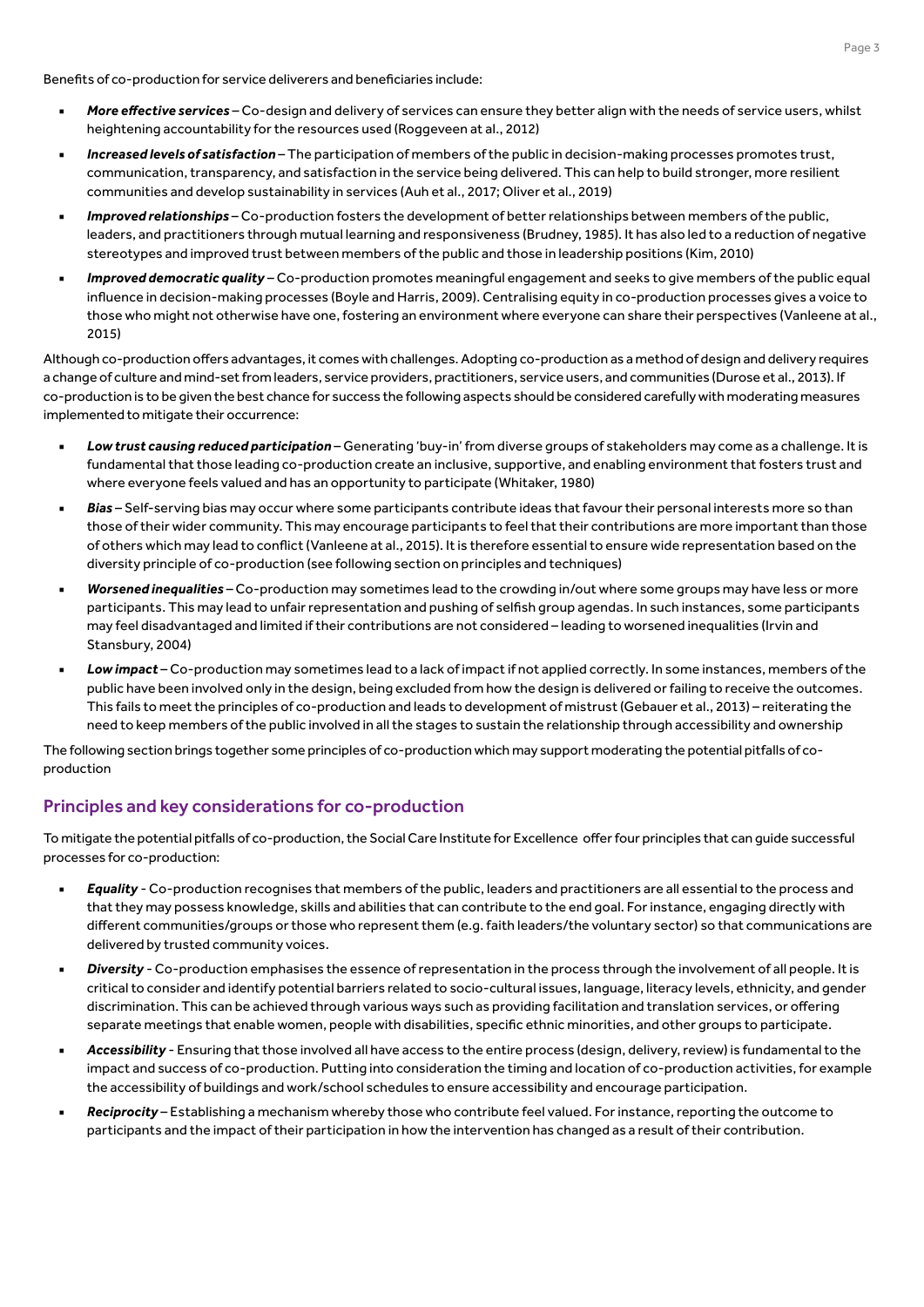#### Techniques of co-production

Chamber et al., (2021) present six reasons for doing co-production from their research of 32 diverse case studies. The table below presents the six reasons, the risks associated with each reason, and the potential moderating activities for each risk (Ibid: 987):

| <b>Reason</b>                                                        | <b>Risk</b>                                                                                                                                          | <b>Potential moderating activity</b>                                                                                                                                              |
|----------------------------------------------------------------------|------------------------------------------------------------------------------------------------------------------------------------------------------|-----------------------------------------------------------------------------------------------------------------------------------------------------------------------------------|
| <b>TO RESEARCH</b><br><b>SOLUTIONS TO DESIGN</b><br><b>A SERVICE</b> | Unable to access of diverse/marginalized voices<br>to feed into the design, so loses their different<br>perspectives and reinforces the "status quo" | Ensure continuous information and feedback<br>exchange between stakeholders to critique the<br>emerging design                                                                    |
| <b>TO EMPOWER VOICES</b>                                             | Biased representation of perspectives may tip<br>towards specific agendas (or stronger voices) and<br>reduce relevance for other groups/agendas      | Careful, balanced selection of perspectives to<br>integrate into the evidence base                                                                                                |
| <b>TO BROKER POWER</b>                                               | Engaging only powerful actors can reinforce<br>current power relations                                                                               | Careful, balanced selection of participants and<br>involve third party brokers to support the reframing<br>of problems and solutions                                              |
| <b>TO REFRAME POWER</b>                                              | Bringing powerful and marginalised voices<br>together can generate conflict and undermine a<br>safe space for discussion                             | If the aim is to reframe power, strong institutional<br>support and multi-level partnerships is key                                                                               |
| <b>TO NAVIGATE</b><br><b>DIFFERENCES</b>                             | Powerful actors don't share entrenched<br>perspective nor accommodate alternative points<br>of view                                                  | Allow for deep-seated differences to be explored<br>and navigated over a longer period of time -<br>rather than rushing to solutions that fail to bridge<br>engrained differences |
| <b>TO REFRAME AGENCY</b>                                             | Struggle to engage high-level actors who are<br>concerned about losing influence over design and<br>delivery                                         | Negotiate and generate buy-in early by those<br>interested in reframing their agency and enhancing<br>relationships with others for more impact                                   |

#### **Conclusion**

This briefing has demonstrated that effective service design and resilience building practices can benefit from inputs from a range of stakeholders. Individuals, communities, the business and voluntary sectors, possess invaluable local knowledge and abilities to identify and reduce risk and pinpoint vulnerabilities. Their collaboration in design and delivery of resilience activities can enhance local agency, ownership, and the sustainability of new services/interventions. We conclude this briefing by setting out some key takeaway points for successful co-production:

- **1. Co-production should embed the values, needs, vision and ambitions for the future of all those involved** in the design and delivery of services/interventions. A culture of risk awareness should be promoted whereby the benefits and all potential and actual outcomes are well understood by leaders, service providers, practitioners, service users, and/or members of the public.
- **2. All stakeholders should be involved throughout each stage of the full co-production process in a structured, inclusive, and accessible manner.** For example, the development of plans and project developments, goal setting, delivery mechanisms, identification and distribution of leadership and participatory roles, communication, and feedback structures.
- **3. The practice of co-production takes ideas and converts conversations into action.** This may require offering the necessary training and support to those involved, providing access to the processes and practices, and building community capacity are practices that support co-production.
- **4. Co-production is not always a one-off activity, rather, an ongoing process.** With this in mind, it is essential that the entire process is monitored, milestones be marked, outcomes be measured, and the results reviewed to identify areas that require improvement.

#### **References**

Alford, J. (2016). "Co-Production, Interdependence and Publicness: Extending public service-dominant logic." *Public Management Review* 18(5): 673-691.

Auh, S. et al. (2007). Co-production and customer loyalty in financial services. *Journal of Retailing*, 83(3), 359-370.

Bettencourt, L.A. et al. (2002). Client co-production in knowledge-intensive business services. *California management review*, 44(4), pp.100- 128.

Bovaird, T., 2007. Beyond engagement and participation: User and community co-production of public services. *Public administration review*, 67(5), pp.846-860.